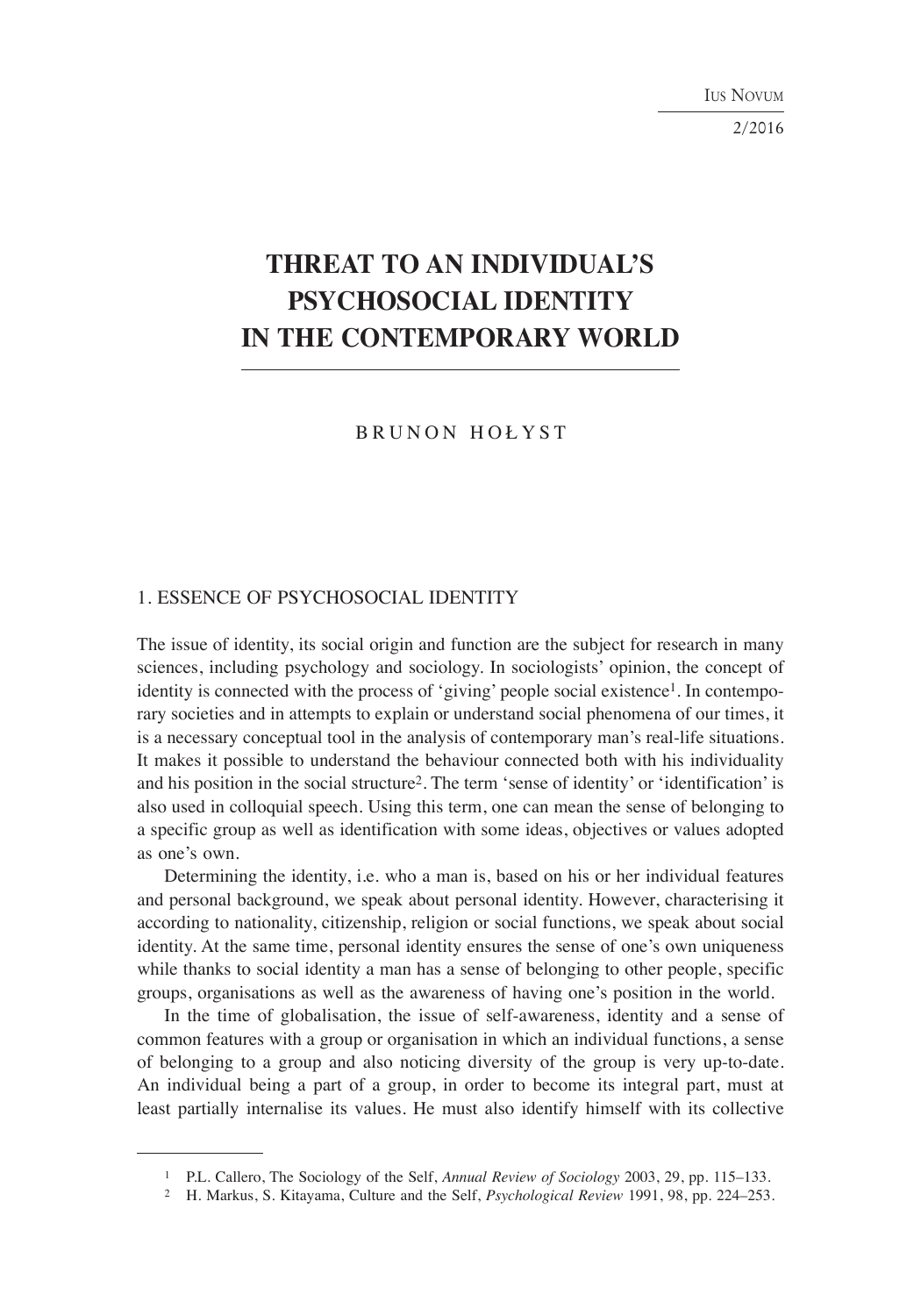#### 8 BRUNON HOŁYST

aspirations and accept the group's objectives as one's own. It seems that it may be instituted by playing a social role in a group. Every man belongs to various social groups and plays various roles in them; in each, he or she shapes their unique individuality or uses a certain part of their social personality<sup>3</sup>. It is highlighted that a trend has been observed in social sciences recently to generalise the concept of identity and extend its range to a community. In this case, we speak about various forms of collective identity4.

The sense of security lets the contemporary man play various social functions, and thus develop one's social identity. Moreover, every social group is striving for continuity, durability and distinctiveness, i.e. to maintain its own identity. The concept of identity refers to the basic need of individuals and groups, which is the need to belong. Functioning in a group shapes the sense of closeness and mutual bonds, the sense of roots, stability and homeliness. Maintaining identity also makes it possible to satisfy the need of security the lack of which causes damage both to an individual and to a group of people because it destabilises its functioning and lowers the efficiency that depends on the so-called group's collective will understood as the sum of its members' desires to achieve the collective objective. The share in the implementation of the group task should trigger its members' readiness to subordinate their own interests and objectives to the interests and objectives of the group.

In case of a lack of the sense of security, people demonstrate a tendency to change the existing state of things or even to oppose to unfavourable changes and the use of protective means that may restore their sense of security. This is a proof that security is not a certain state of things but a continuous social process within which entities strive to use mechanisms ensuring their sense of security. Therefore, one can state that the direction of individual desires of the group members depends on the condition of an organisation and its way of functioning as well as the degree of ensuring their members' sense of stability.

The concept of identity in such sciences as sociology and psychology, especially social psychology, often refers to the sphere of an individual's self-knowledge<sup>5</sup>. Thus, it can be defined as a set of ideas, opinions and beliefs a man has about his or her self. A man's subjectivity, self-knowledge and awareness of 'I' have been the subject of moralists', theologians', philosophers', artists' and psychologists' and sociologists' reflections. Since the beginning of sociology, the representatives of this science have also been interested in the concept of identity. Early interest in self-perception was in conjunction with the conviction that in the analysis of the man's actions, it is necessary to take into consideration the influence of the way of self-perception on the direction and the interactive forms of an individual's activeness. Ch.H. Cooley introduced a concept of the 'looking-glass self', which he used to describe the mechanism creating the social actor's opinions and imagination of one's self6. G.H. Mead, studying the issue

<sup>3</sup> E. Goffman, *Człowiek w teatrze życia codziennego [The Presentation of Self in Everyday Life]*, PIW, Warszawa 1981.

<sup>4</sup> A. Melucci, *The Process of Collective Identity*, Temple University Press, Philadelphia, PA, 1995.

<sup>5</sup> Z. Bokszański, Tożsamość [Identity], [in:] *Encyklopedia socjologii [Encyclopaedia of sociology],* vol. 4, Oficyna Naukowa, Warszawa 2002, pp. 252–255.

<sup>6</sup> Ch.H. Cooley, Human Nature and the Social Order, [in:] Ch.H. Cooley (ed.), *The two major works of Ch. H. Cooley*, Glencoe, Ill., 1956.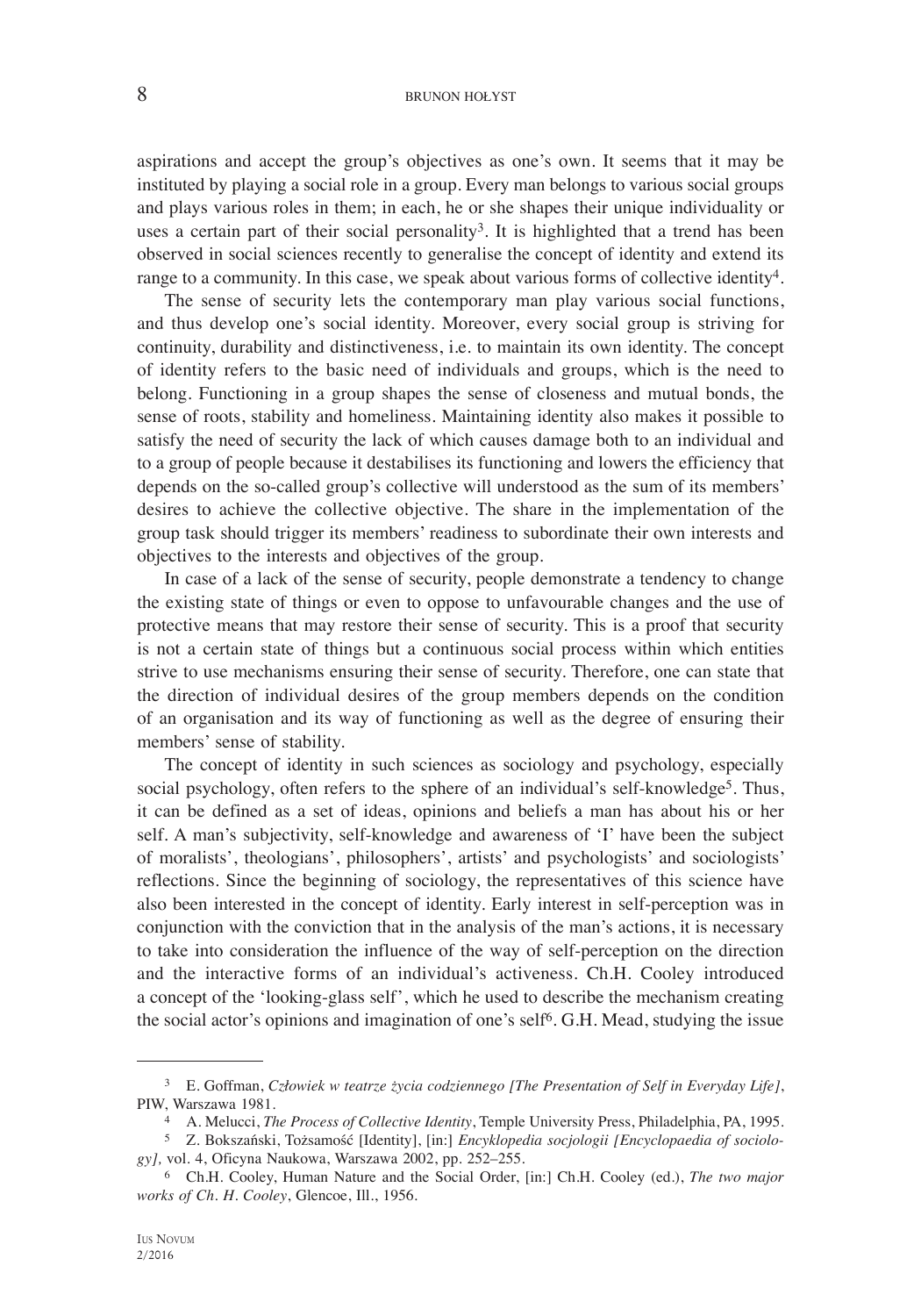of interaction and emphasising its dynamic character, used the concepts of 'getting the generalised other' and 'the distinct other' to describe the development of the self of an acting subject7. R.E. Park proposed a term 'self concept' linking it with a catalogue of social roles played by an individual<sup>8</sup>.

A social psychologist and psychoanalyst, E. Erikson, is said to have played the most important role in introducing the concept of ego identity into social sciences<sup>9</sup>. He considered identity in a biographical dimension and analysed it with the use of a concept of a 'life cycle' and linking it with changes in social macrostructures. In his opinion, identity is a stable formula of self-knowledge that is formed in the meeting point of three basic dimensions of individuals' existence: their organisms' ability, their aspirations and opportunities, and social roles and prototype careers offered by the society. Failure to integrate these three dimensions leads to 'identity diffusion', the most visible manifestation of which was inability to manage oneself. Erikson's research programme, valorising an individual's self-image as an important area of psychosocial research, opened it to the analysis of macro-structural changes. It also contained an important thesis on the significance of identity in an individual's life.

#### 2. IDENTITY MODELS

Erikson's ideas underwent far-reaching transformation in the thought development. New ways of understanding a social actor's identity were developed and they introduced new methodological proposals to the original concept, also new worldview and political contents. The double origin, sociological and psychological, of the concept of identity is sometimes emphasised when presenting basic differences between attitudes towards the theory of identity. These stands differ because of polymorphic ways of perceiving oneself by a social entity. Two main reasons for the use of the concept of identity in sociology are given<sup>10</sup>. Firstly, it is a necessity to supplement a set of concepts connected with the sociological description of an individual observed against the background of changing social structures and ways of an individual's social belonging. The second reason is the usefulness of the concept of identity in direct (face to face) analyses of interpersonal interactions. In the typology proposed by R. Robbins, three main theoretical models of the concept of identity are distinguished: the identity health model, the identity interaction model and the identity worldview model11. This typology may be supplemented with the identity ecological model. The source of the identity health model is the work of the above-mentioned E. Erikson. An individual's identity is treated as a typical area of mediation between the organism and the requirements of social life,

<sup>&</sup>lt;sup>7</sup> G.H. Mead, *Umysł, osobowość i społeczeństwa [Mind, Self and Society]*, PWN, Warszawa 1975.<br><sup>8</sup> R.E. Park, Human Nature, Attitudes and the Mores, [in:] K. Young (ed.), *Social Attitudes*, New

York 1931. 9 E. Erikson, *Childhood and Society*, New York 1963.

<sup>10</sup> Z. Bokszański, Tożsamość [Identity], [in:] *Encyklopedia socjologii [Encyclopaedia of sociology]*, vol. 4, Oficyna Naukowa, Warszawa 2002, s. 253.

<sup>11</sup> R. Robbins: Identity, Culture and Behaviour, [in:] J.J. Honigman (ed.), *The Handbook of Social and Cultural Anthropology*, Chicago 1973.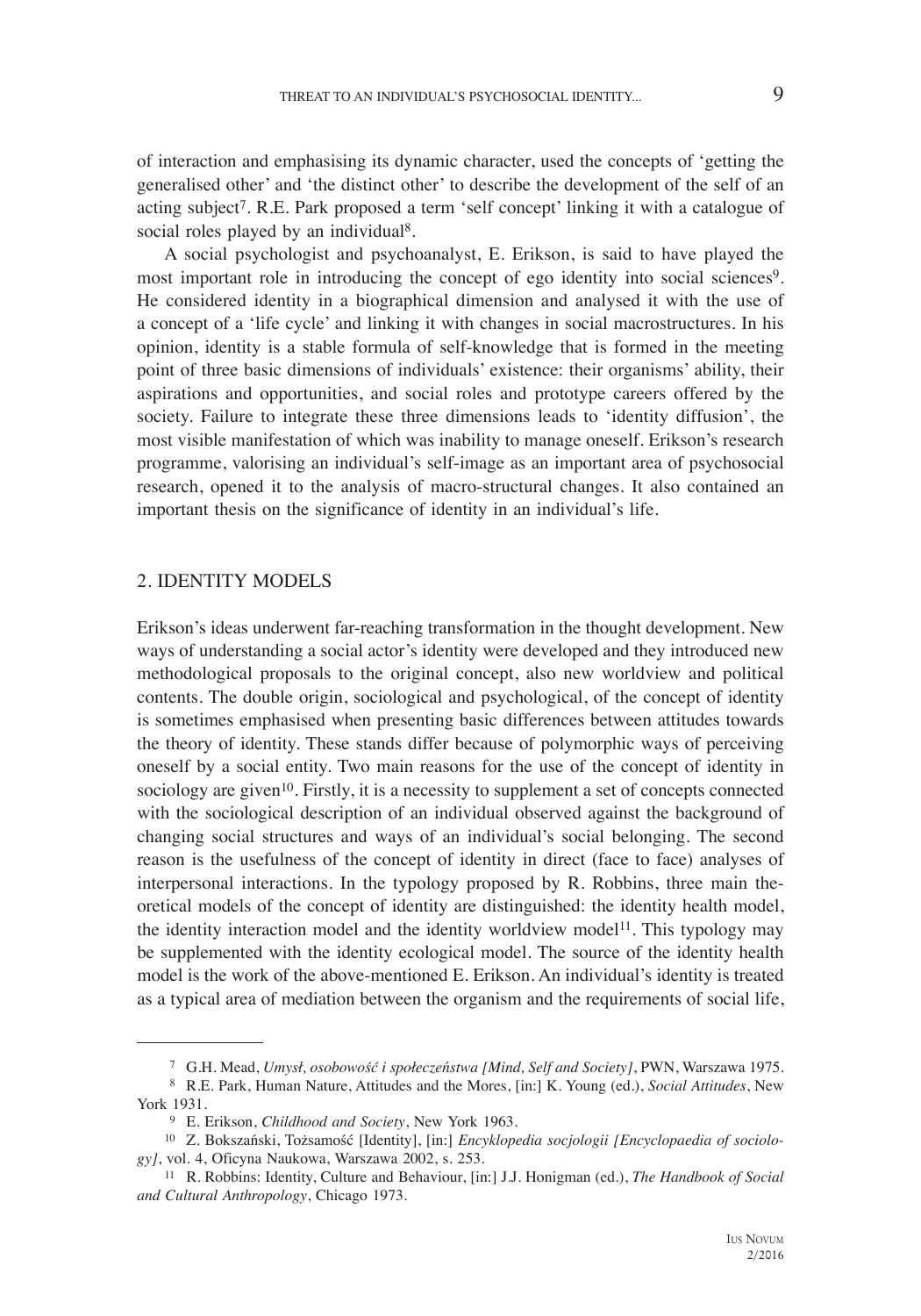an area in which a certain stable formula of an individual's existence is established which has its basis in the similarity between an individual's self-perception and his/her perception by their social surrounding.

The health model places an individual's identity in the context of inquiries about the reasons for mental disorders, especially those connected with various forms of social maladjustment and social pathology. As a result of the inspiration from the discussed model, e.g. the influence of changes in identity on the occurrence of disorders in nutrition was examined; there were attempts to support a thesis on a link between the incidence of cancer and a sudden change in or rejection of an individual's major identification. An approach was developed linking the analysis of an individual's psychological problems to general social problems, especially with identity-related results of cultural conflicts, migration and discrimination12. Erikson's term 'identity diffusion' holds the central position in this approach.

The theoretical assumptions of identity interaction model originate from the occurrence of the concept of an individual's identity in interactionism. The concept of a social actor's identity constituted a necessary supplement to one of the fundamental categories of interactionism, i.e. the idea of a 'perspective' determining a horizon of the actor's orientation in the surrounding, and consequently a direction of his/her action. The perspective adopted by an entity can be analysed in the context of such factors as 'the distinct other', the reference group, the course of the process of adopting social roles that finally are integrated in a form of a person's self concept<sup>13</sup>. Research was carried out into the attitudes towards one's self, the attitudes that were then called a concept of an individual's own self. According to the assumptions of this orientation, what is to be typical of a social actor is a relatively stable trans-situational concept of one's self, which he/she contributes to interaction as a variable explaining his/her action. There was also a proposal of a technique of studying the concept of self, the basic formula of which is used at present. Another parallel current developed and was then called the Chicago School. Its researchers exposed the processualism of the social self and its direct bonds with the interaction occurring here and now. They also questioned the grounds for a thesis on an individual's stable, trans-situational selfrepresentation. They studied the polymorphic way of experiencing oneself in interaction, and E. Goffman looked for evidence for three fundamental, in his opinion, versions of identity manifestations: social identity, personal identity and ego-identity<sup>14</sup>. The current developed a basis for a biographic analysis of identity transformation, which uses the technique of a narrative interview15.

The identity worldview model uses such concepts as value, cultural pattern or ethos. The concept of identity is understood as a set of stable premises of one's own image developed among the members of a given community. The premises originate from

<sup>12</sup> Z. Bokszański, Tożsamość [Identity], [in:] *Encyklopedia socjologii [Encyclopaedia of sociology]*, vol. 4, Oficyna Naukowa, Warszawa 2002, p. 253.

<sup>13</sup> Z. Bokszański, *op. cit.*, p. 254.

<sup>14</sup> E. Goffman, *Stigma. Notes on the Management of Spoiled Identity*, Harmondsworth 1979.

<sup>15</sup> M.W. Bauer, G. Gaskell, *Qualitative Researching with Text, Image and Sound: A Practical Handbook*, Sage, London 2000.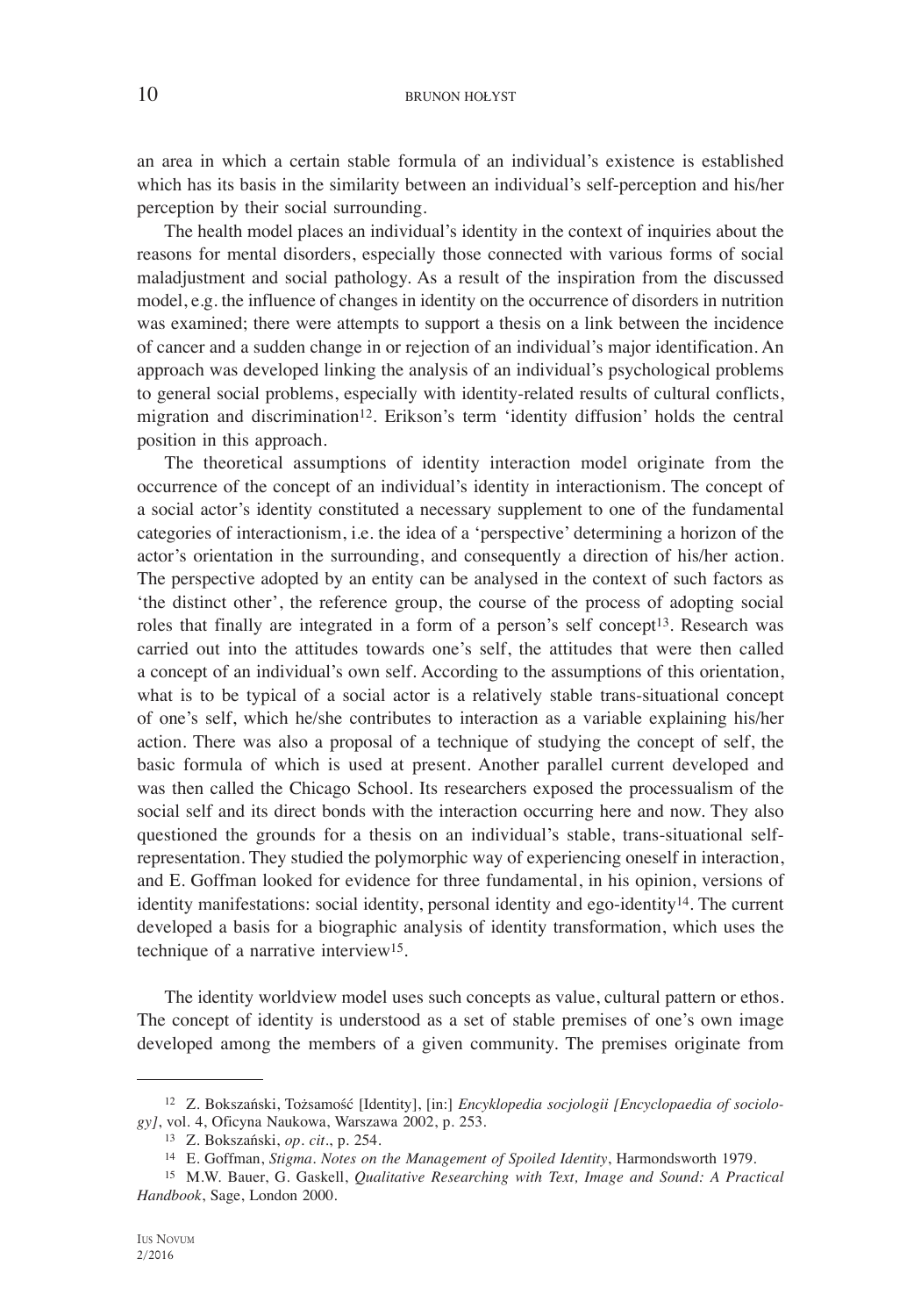the features of the social structure or entirely anthropologically understood culture of this community. The identity worldview model also refers to the thesis on the change in the psychosocial conditions of an individual's existence in the contemporary society and thus on the necessity to introduce a concept of identity to the language of the sociological theory. It is pointed out that in societies entering the post-industrial phase, there was a change in the principle organising individuals' self-perception, a transition from 'an institution' to 'an impulse' as a focus of the image of one's self16. The transition resulted from the loss of 'reality' by the institutional structure of the society caused by a general change in social bonds attitudes, which expose consumption more and more clearly and not production as a group-forming factor, as it was formerly. In the identity ecological model, developed in the contemporary social psychology, there is an attempt to distinguish the area of man's self-representation as an area of research allowing for

quantitative analyses of the processes of the occurrence and transformation of various dimensions of an individual's identity. The research aims to reconstruct the structure and principles of functioning of the system generating various forms of a social actor's self-perception<sup>17</sup>.

In social sciences, there is a tendency to generalise the concept of identity and extend its scope to a community. In such a case, we speak about various forms of collective identity. It sometimes meets with objections on the part of those theoreticians who believe that the use of the concept of identity to speak about a community may only be metaphorical in nature. In spite of that, there are works devoted to identities of ethnic groups, national identities or identities of social movements. There were attempts to formulate general descriptions of collective identities18. At the beginning of man's evolution, human beings were limited by their physical skills. Over dozens of thousands of years, people have developed other aspects of themselves and at the present stage of evolution, an individual may be analysed in six dimensions: volitional, spiritual, mental, social, emotional and physical. Volitional potential concerns the ability to make choices19. Adequately oriented and active, it is a determinant of freedom, implementation of most secret dreams and hopes. Directed at action in connection with will, it mobilizes experience, energy, knowledge and values – which is the product of other human potentials in order to use them to work for the benefit of the entirety. Healthy will means setting realistic objectives, making decisions, making subsequent attempts and not giving up in a difficult situation and prioritising until the objectives are achieved or changed<sup>20</sup>. Strong and healthy will is the closest ally of successful life. Healthy will is flexible, always open to new knowledge that comes from other personalities, ready to adapt and change in a new situation.

<sup>16</sup> R. Turner, *Struktura teorii socjologicznej [Structure od Sociological Theory]*, Wydawnictwo Naukowe PWN, Warszawa 2010.

<sup>17</sup> H. Tajfel, *Social Identity and Intergroup Relations*, Cambridge University Press, Cambridge

<sup>&</sup>lt;sup>18</sup> L. Holy, Kulturowe tworzenie tożsamości etnicznej: Berti z Darfur [Cultural construction of ethnic identity: the Berti of Darfur], [in:] Z. Mach, A.K. Paluch (ed.), Sytuacja mniejszościowa i tożsamość, *Zeszyty Naukowe UJ* 1992, 15, pp. 21–22.

<sup>19</sup> J. Bremer, *Czy wolna wola jest wolna? [Is free will free?]*, Wydawnictwo WAM, Kraków 2013.

<sup>20</sup> R.F. Baumeister, T.F. Heatherton, D.M. Tice, *Utrata kontroli [Losing Control]*, Wydawnictwo PARPA, Warszawa 2000.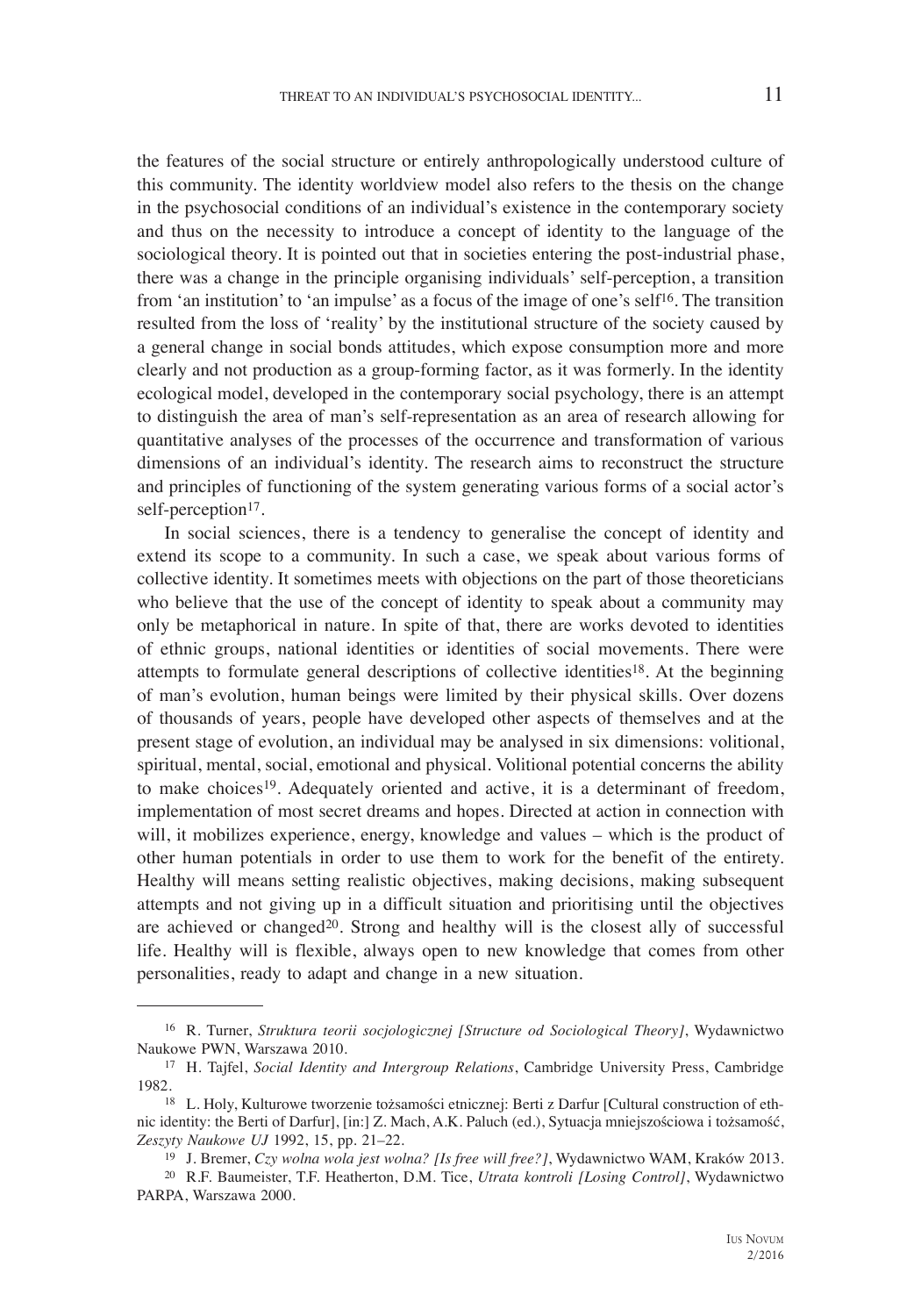#### 12 BRUNON HOŁYST

Substitute choices, undertakings and fulfilments by others, deprive an individual of a possibility of being a 'full' person because failing to include will into one's functioning, they do not let it develop fully. Substitute choices are usually made following fictitious principles, others' wishes, imposed standards; they are not objectives meeting which is beneficiary for an individual<sup>21</sup>. Choices, made under the influence of healthy will and for it, are aimed at an individual, are performed for the benefit of others and oneself. Avoiding responsibility for choices may be defined as an expression of will through omission (action without taking a decision). In some situations, it may be a good choice. Sometimes, events in life such as a war, a fatal disease or a loss of one's next of kin make people be really helpless and cannot act efficiently to achieve an expected result. In such a situation, one may complain about their fate and suppress feelings not to suffer, or simply give up and stop living – literally and figuratively. However, both ways of behaviour provide only the feeling of pain. The choice that can definitively solve the problem is acceptance of truth about the situation, taking a decision on acceptance, admission of one's own determination to do everything or acceptance of helplessness towards it.

#### 3. FACTORS DEVELOPING THE SENSE OF IDENTITY

Spiritual potential is also of great importance to the maintenance of the sense of identity<sup>22</sup>. Over time, the meaning of the word 'spiritual' has become less clear and is now often used as a synonym of the word 'religious'. Every religion is connected with what is spiritual, however, not everything that is spiritual is connected with religion. Spirituality is deeply anchored in human timeless need to understand the sense of life. People have always asked questions: Where are we heading? Where do we come from? Why do we exist? What is happening after death? They were asked at the beginning of various cults and religions, inspired and still inspire poets and philosophers, raise creative anxiety that with increasing strength pushes science towards discoveries about the mysteries of the universe23. Spiritual potential of an individual who reached full development may give vent to various types of activeness aimed at meditation, humanitarian activities, prayer, religious organisations, discipline, development of higher 'I', devotion to support for justice, dignity, health and directed both outwards and inwards. In spite of pretence, potential does not mean generalities but also a real source of values. The system of values gives shape to every thought, everyday actions and experience, ennobles the most ordinary aspects of life making them important and beautiful.

An individual looking for happiness is very often occupied with common pleasures but does not find it. Disappointed, he or she starts feeling many symptoms from boredom

<sup>21</sup> E. Fromm, *Ucieczka od wolności [Escape from Freedom]*, Czytelnik, Warszawa 1993.

<sup>22</sup> D. O'Leary, M. Beauregard, *Duchowy mózg [The Spiritual Brain]*, Wydawnictwo WAM, Kraków 2011.

<sup>23</sup> P. Socha, Psychologia rozwoju duchowego – zarys zagadnienia, [in:] P. Socha (ed.), *Duchowy rozwój człowieka [Spiritual development of man]*, Wydawnictwo UJ, Kraków 2000, pp. 15–44.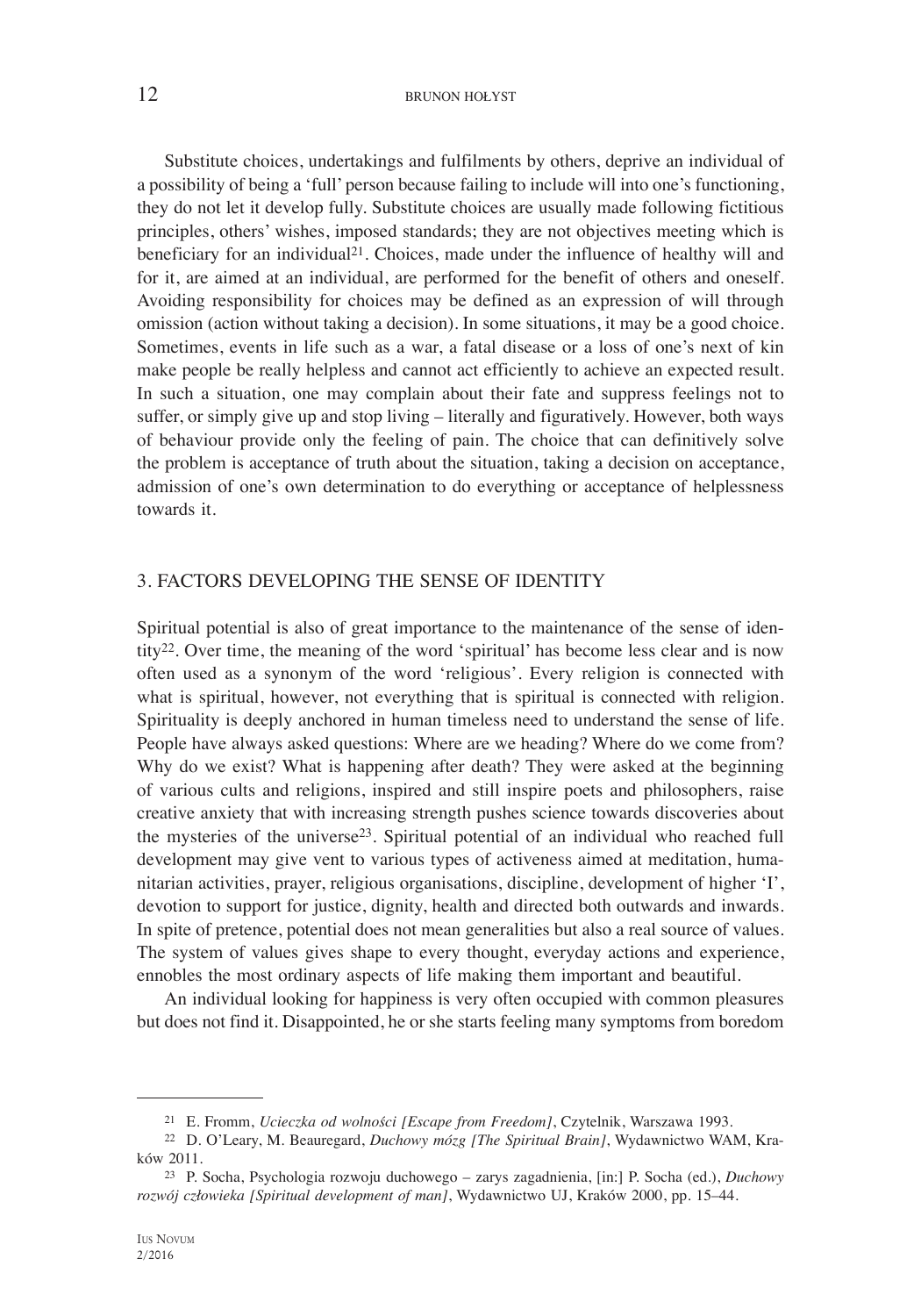and indefinite tension, through irritability, psychosomatic disorders and depression24. Eventually, failing to find the sense in life, an individual may commit a suicide or becomes addicted to drugs, food or work. Constant increase in the spread of all these forms of self-destruction is a warning that spiritual helplessness has reached epidemic proportions in our times. People working with alcoholics and their families are aware of the problem. They believe that the state of spiritual helplessness is the reason or the result of the illness that accelerates the movement downward the spiral of addictions.

For ages, a man has had respect for human brains, which are often believed to be an extraordinary gift distinguishing us from animals. Even in societies in which declarations of equality are commonly expressed, individuals with outstanding mental potential are most highly appreciated. Many authors wondered whether ascribing so much value to mental skills is possible. Undoubtedly, however, human brains have an enormous influence on the course of the process of becoming a full person. Some authors write in this context about the strength of the brains because of many different skills taken into consideration<sup>25</sup>. The strength of the brains includes three aspects. The first aspect concerns the past, memory. Human memory has many hidden recesses, which are alive again in the light of new experiences evoking a series of flashbacks. Memory is useful not only because of so obvious reasons as being in the proper place in the proper time or not forgetting about important anniversaries and birthdays. Memories play the role of a teacher because, together with feelings, they compose experiences, and experiences, on the other hand, make the best teacher of life26. The strength of brains concerns also the ideas occurring at present. A man links them with past facts and creates new knowledge. Occurrence of an idea as the brains' function still remains a mystery unexplained in biological and physical terms. People are able to formulate ideas, plan, look for alternative solutions and prioritize, which is much more complicated than organisation of files in a computer.

The third aspect of the strength of the brains concerns the future – fantasy and imagination. Imagination, external world inhabited by creatures from dreams, allows for looking for possibilities that are most extraordinary and trying new types of behaviour. Imagination provides new ways of acting and allows for analysing their possible results. Mental potential creates a bridge between the past and the future making them real for the present time27. Memories are voices from the past and fantasies speak from the future but we can experience them here and now. Thanks to that, our brains let the past and the future contribute to the present life. The brains all the time remain in interaction with other elements of the system of psyche receiving signals from the body and transmitting their own information to the external world, supervising social interaction and making contact with the world possible.

<sup>24</sup> C. Hammen, *Depresja. Modele kliniczne i techniki terapeutyczne [Depression: Clinical models and therapy methods]*, Wydawnictwo GWP, Gdańsk 2006.

<sup>25</sup> D. Wegscheider, *If Only My Family Understood Me: A family can find new balance through stress*, Compcare Publishers, New York 1989.

<sup>26</sup> D.B. Pillemer, *Momentous Events, Vivid Memories*, Harvard University Press, Cambridge, MA, 1998.27 C.W. Mills, *Wyobraźnia socjologiczna [The Sociological Imagination]*, Wydawnictwo Naukowe

PWN, Warszawa 2007.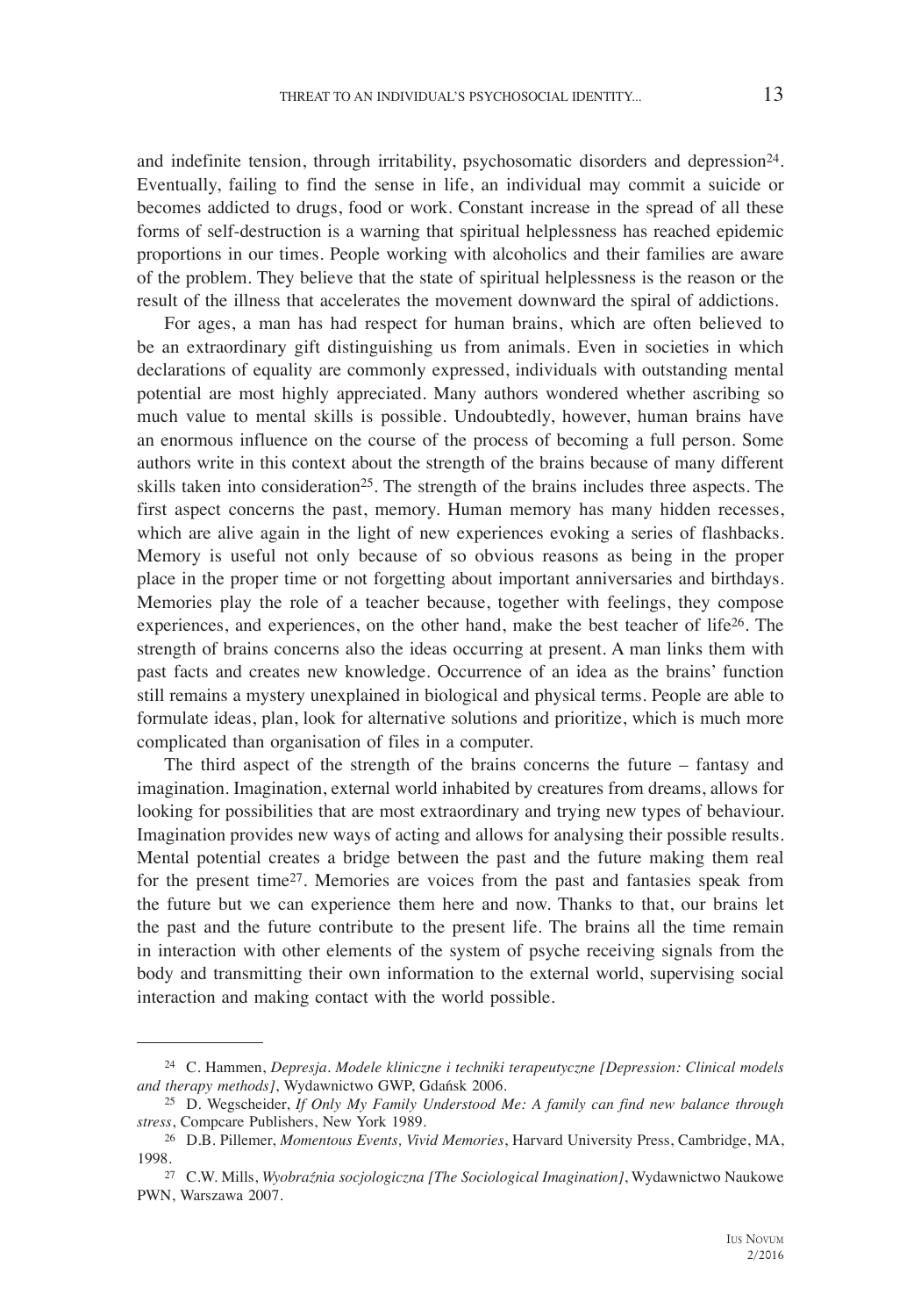#### 14 BRUNON HOŁYST

Contacts with other people may be a source of the biggest happiness as well as a problem for everybody. Social potential provides benefits even in the least significant contacts: with a bank clerk, colleagues, a lecturer, i.e. with various people in the course of the roles they play when meeting in everyday life. Such contacts are more pleasant and efficient if social potential is properly used. In contemporary societies, much importance is attached to learning skills that make people more attractive to others, making it possible to manage life situations in a way that is beneficial for an individual. It is also important how much one can get and not the quality of the exchange, which, unfortunately, is connected with a failure to develop such features as straightforwardness, openness, honesty, closeness and cooperation and causes even their weakening. At the same time, these aspects of social potential are fundamental for the creation of and deepening important relations in life: with children, parents, spouses and friends. Inability to establish and maintain relations is reflected in the development of addictions, divorces, violence and psychosomatic disorders28. The more often social potential is used, the faster its positive effects occur. Every relation and every contact concerns two persons, each of which has social potential. Neglected social potential is weakened, e.g. in case of addicts' families. Potential once lost is being re-established for a long time and among all things people depend on it depends on other people most.

Emotional potential has a specific significance in developing the sense of security. Emotions develop in a natural way, giving taste to life, providing joy. One should let them occur in the full light of awareness and use them in a good way regardless of their content. Emotions are often described as feelings, internal responses to internal or external events. Unable to manage emotions, people pretend they do not exist. For the long term, such behaviour is not a good solution as the cost is very high. Truly experienced feelings give colour to life, allow for establishing and maintaining contacts with other people and the surrounding world. Contact with one's own feelings opens a person to intuitive insight. If an individual expresses his or her emotions in a sensible way, others feel safe. Appropriately managed emotional potential creates a constant stream of energy strengthening actions aimed at achieving objectives. A person who suppresses emotions incurs big losses. People who feel fear cannot sometimes understand that all emotions are good and what may be inappropriate or 'bad' is the way in which they are interpreted<sup>29</sup>.

In the face of very strong feelings, there is always a choice of response. For example, in a situation when somebody insults another person publicly, the insulted person may feel embarrassment, anger or shame; it may make their flesh creep, they may clench their teeth or fists or go red. But an individual may make a choice and respond in different ways. He or she may hit the other person expressing anger, but this will not provide relief and will increase the feeling of embarrassment; a person's response may take the form of insult, too; they may do nothing and say nothing but remain angry, nurture it and, having an opportunity, take revenge; they may get rid of

<sup>28</sup> I. Pospiszyl, *Patologie społeczne [Social pathologies]*, Wydawnictwo Naukowe PWN, Warszawa 2008.

<sup>29</sup> P.N. Johnson-Laird, K. Oatley, Poznawcza i społeczna konstrukcja w emocjach [Cognitive and social construction in emotions], [in:] M. Lewis and J. M. Haviland-Jones (eds.), *Psychologia emocji [Psychology of emotions]*, Wydawnictwo GWP, Gdańsk 2005.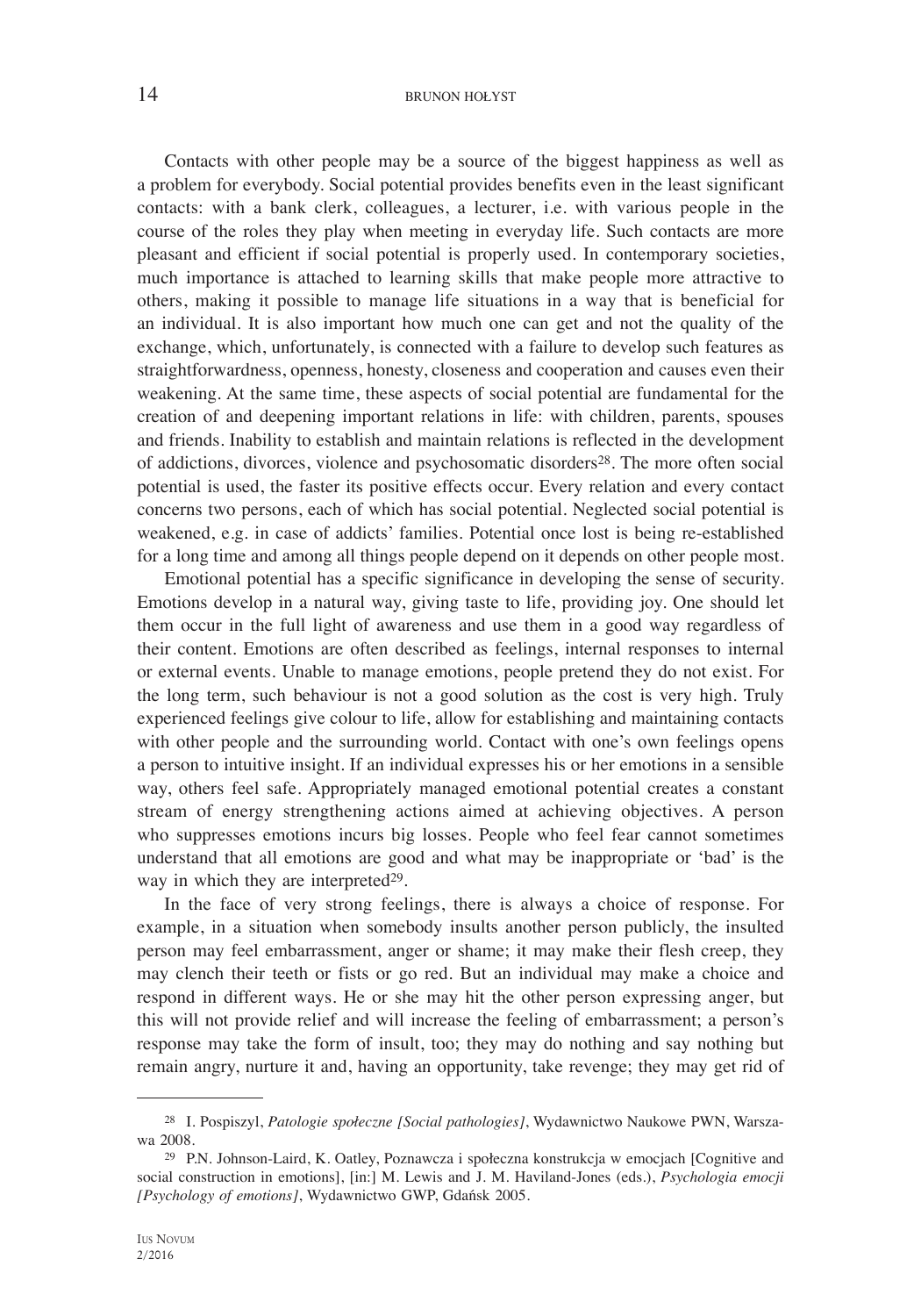all unpleasant feelings and pretend nothing happened. All these choices are improper because they prevent a free flow of emptions in the aggrieved person. More efficient reactions include: waiting for a more appropriate moment and communicating one's feelings; telling the person about one's feelings without accusations and without insult; refraining from speaking and acting and attempting to find another way of managing the accumulated energy. Each of the reactions is an attempt to find the best solution. When people discover they do not have to be helpless victims of their feelings, they start using their emotional potential, limit wrong choices and increase those that are right.

Every man's body is exceptional, unique, contains one of its kind set of possibilities that no other human being has30. It depends on the body what a person is able to do in the physical sphere. It is the basis for health, strength, good communication, conscious senses, sexuality, beauty, charm, dexterity, fitness and speed. Physical potential determines all other skills, which find practical expression in it. Properly developed physical potential is a key to many successes in life although finding pleasure is not the only physical function of the body. It can also cause pain as it occurs in case of drug addicts. Internal satisfaction and efficient action constitute a prize for fully developed potentials. If all the potentials are developed, an individual becomes an entirety, which is accompanied by the sense of one's own value. It is a very important element of the personal wellbeing. When an individual's development is complete, they are able to accept all information flowing from others, do not block it and openly react to it. A stable sense of one's own value frees an individual from being preoccupied with one's self and awakes an ability to open oneself to the whole universe. A person whose potentials are disturbed or not fully developed is unable to notice positive features of their own personality. In order to protect their dignity, they do not accept any critical information about themselves. It is very difficult for such people to experience sincere contact with others.

#### 4. ISSUE OF SELF-ASSESSMENT

Many authors dealing with the issue of self-assessment, self-perception, often use a term 'I', which is ambiguous. Two ways of understanding 'I' are usually distinguished. Firstly, 'I' means an individual, organism, subject, being and it is very often connected with the term 'ego'. Secondly, 'I' means a certain way of self-knowledge<sup>31</sup>. In the first aspect, 'I' is a subject who acts and can be determined in terms of actions expressed in a man's active attitude towards the surrounding, the perception, adaptation and thinking. In the second aspect, 'I' as an object of self-knowledge is a set of bases, evaluating opinions that an individual follows in his or her conduct and which refer to their external look, attitude to other people and behaviour.

According to E. Hilgard, 'I' in the first meaning is the so-called deduced 'I' that is analogous to the term 'ego'32. It constitutes a construction developed based on external

<sup>30</sup> O. Sakson-Obada, *Pamięć ciała [Body memory]*, Wydawnictwo Difin, Warszawa 2009.

<sup>31</sup> A. Reber, *Słownik Psychologii [Dictionary of psychology]*, Wydawnictwo Scholar, Warszawa 2000, p. 283.

<sup>32</sup> E. Hilgard, *Wprowadzenie do psychologii [Introduction to psychology]*, PWN, Warszawa 1968.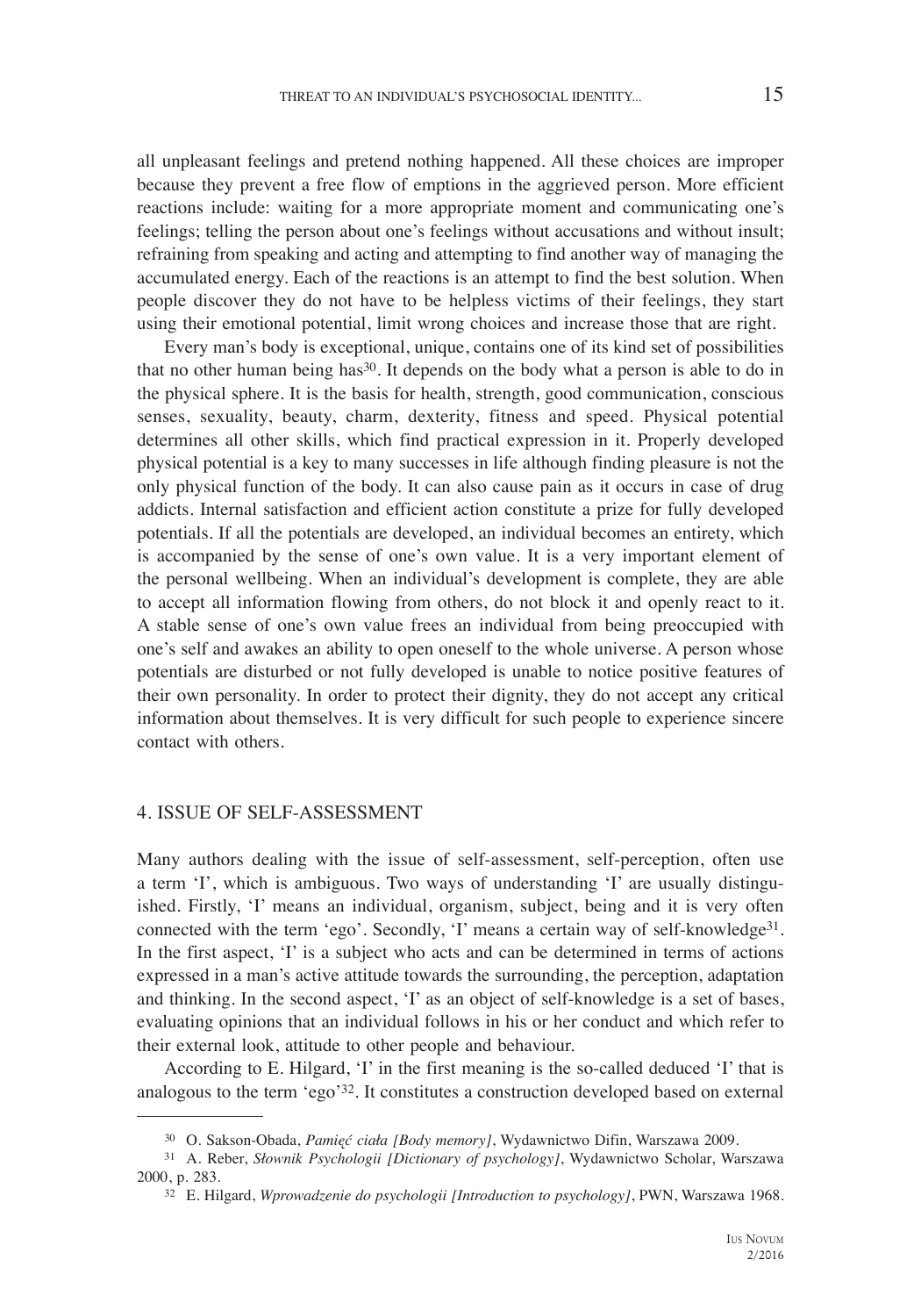symptoms of the subject's behaviour, created as a result of deduction made by competent observers. 'Ego' is a structure representing a centre of decision-making, planning and defence, thus determines an acting individual. An external observer may draw conclusions based on external symptoms of mechanisms and objectives of 'ego', even such ones that an individual is not aware of. In such an approach, directing awareness to one's self is minimal because when a man performs activities he usually pays attention to their implementation and does not focus on perception or thoughts at all or does it on a smaller scale. In the second meaning, 'I' refers to a person who is aware of himself/ herself, is a set of features perceived by him/her consciously. Thus, a man may think about behaviour in various situations, the process of perception, thinking. Naturally, a man only partially realises what kind of psychological processes and behaviour occur. According to other authors, the term 'I' means a specific person, on the one hand a subject got to know by oneself, and on the other hand an agent of a psychological action33. Thus, the same term refers to two different phenomena occurring in two different aspects: an objective one where 'I' constitutes an object of behaviour, skills, feelings, self-knowledge to be realised and understood, and a subjective 'I' as an acting individual.

It is pointed out that only a fragment of the system of 'I' that is integrated and organised develops self-perception. Self-perception is only an element of a coherent system of 'I', the one that is highly integrated and organised, really coherent and probably in some sense one that an individual realises most. Experiences creating 'I' are 'raw material' that is the origin of an image of oneself. An image of oneself concerns very important and central beliefs for a man. Self-perception includes only those experiences of 'I' that are permanently coded in memory, highly organised, generalised and integrated, creating a coherent whole. If self-perception were not such an entirety with a cohesive structure, its role in an individual's behaviour regulation would be limited. With the development of an individual, as a result of generalisation of experiences regarding an individual's direct sensations, a series of more or less cohesive knowledge of oneself is created. It is a relatively stable system of views, beliefs and opinions regarding one's self. According to some authors, the structure of self-perception is not uniform, is 'multi-layer' in character and incorporating many varied elements. W. James separated 'ideal I', i.e. a set of images including all the features that an individual would like to have and pointing out what a man should be like, from 'empiric I' that concerns what a man imagines he is<sup>34</sup>.

S. Ossowski, using the terms 'image of oneself' and 'self-characteristics' interchangeably, distinguished two types of the 'image of oneself': 'for others' and 'for oneself'35. Among the images of 'I for myself', he distinguished precise and real images of oneself and images of 'ideal I'. According to J. Reykowski, an image of the world includes two parts: what refers to the external world ('not-I') and what refers to the person ('I'). Next, in the part referring to the person's 'I', he distinguishes three sub-

<sup>33</sup> J. Nuttin, *Struktura osobowości [The structure of personality]*, PWN, Warszawa 1968.

<sup>34</sup> W. James, *Psychologia [Psychology]*, Wydawnictwo Naukowe PWN, Warszawa 2002.

<sup>35</sup> S. Ossowski, *Z zagadnień psychologii społecznej [Issues of social psychology]*, PWN, Warszawa 1967.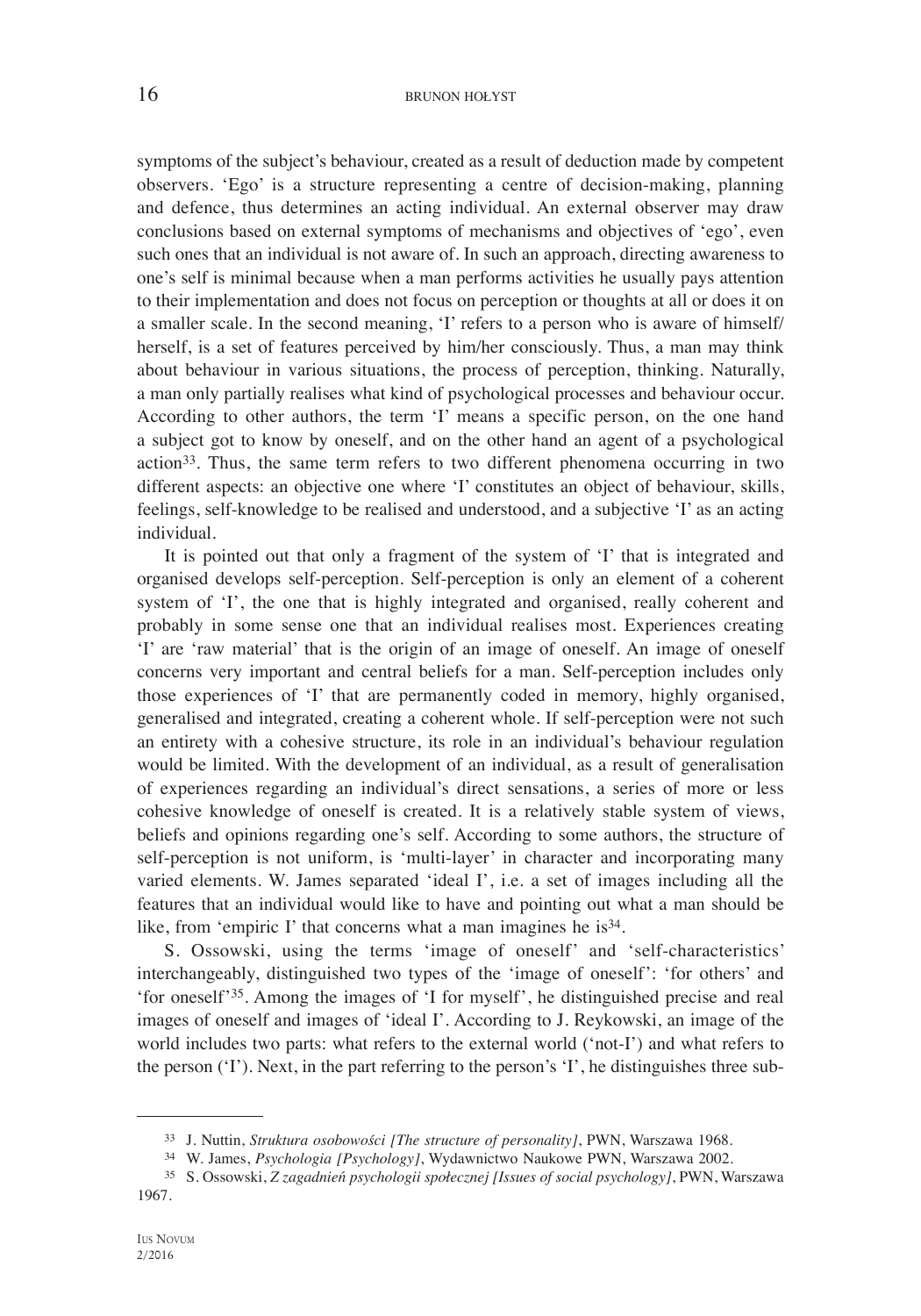structures: 'ideal I', 'conscious I' and 'the sense of one's I'36. Undoubtedly, particular elements may be more or less uniform and consistent. Inconsistency very often occurs inside the 'ideal I', which is connected with the fact that there is usually antagonism between a person's wishful thinking and representations and their egoistic desires.

A 'real I' and an 'ideal I' are very important elements of the image of 'oneself'. In the structure of self-awareness, a 'real I' makes all that constitutes an individual's life experience formed under the influence of time. It says what a subject is like at the moment, what his possibilities are, what he has achieved etc. An 'ideal I', on the other hand, includes all the features that it would like to have and also has all that one should be in the light of one's representations, ideals, beliefs, moral norms and desires. An 'ideal I' includes the system of information about what an individual would like to be (a desire-related element) and a collection of information on what an individual should be (a postulative element). The ideal of oneself constitutes a typical moral model, departure from which results in an individual's decreased self-assessment. It develops during the development of the subject. In the first part of a man's life, a postulative element of one's own ideal develops. From the very beginning of a child's life, parents tell them what they should be like and how they should behave highlighting 'good' and 'bad' behaviour. This influence makes a child mix the features that are adequate to others' expectations, usually important people's ones, but it is 'somebody else's' and not 'one's own' ideal. With an individual's development, the ideal becomes more and more desire-related in character and a person adopts some requirements as one's own and tries to act in accordance with them.

What is decisive in the development of an 'ideal I' during adolescence is the peer group, comparison to other members of the group and group influence mechanisms, a system of penalties and prizes for having some features of lacking them. These mechanisms cause that an individual wants to have the features that are appreciated and desired<sup>37</sup>. In the initial stages of development, the people from the closest circles form a child's ideal, then these are book and film characters. The ideas are manifested in behaviour and feelings and determine a man's conduct. In some cases, the 'ideal I' model does not have to influence an individual's conduct, often so when it is beyond its possibilities. A 'real I' plays a dominant role in the structure of self-concept. It is a basis for comparisons and references, is a foundation for the 'ideal I' development. A 'real I' and an 'ideal I' of different people may be in various relations with each other, from full analogy to complete discrepancy. The bigger the discrepancy, i.e. the less an individual meets the requirements, the bigger the threat for the sense of one's own value, the higher self-dissatisfaction.

A man's self-state representation is composed of many specific features, which are material that developed as a result of collection, generalization and organisation of experiences concerning one's self-state. Information on one's self-state is important for an individual, it allows for and determines identification. The information determining a man's identification includes all personal identification data, i.e. first name and

<sup>36</sup> J. Reykowski, *Procesy emocjonalne, motywacja, osobowość [Emotional processes, motivation,* 

*personality]*, PWN, Warszawa 1992. 37 W. Bąk, E. Higginsa teoria rozbieżności ja [E. Higgins' theory of self-discrepancy], *Przeglą<sup>d</sup> Psychologiczny* 2002, 45, pp. 39–55.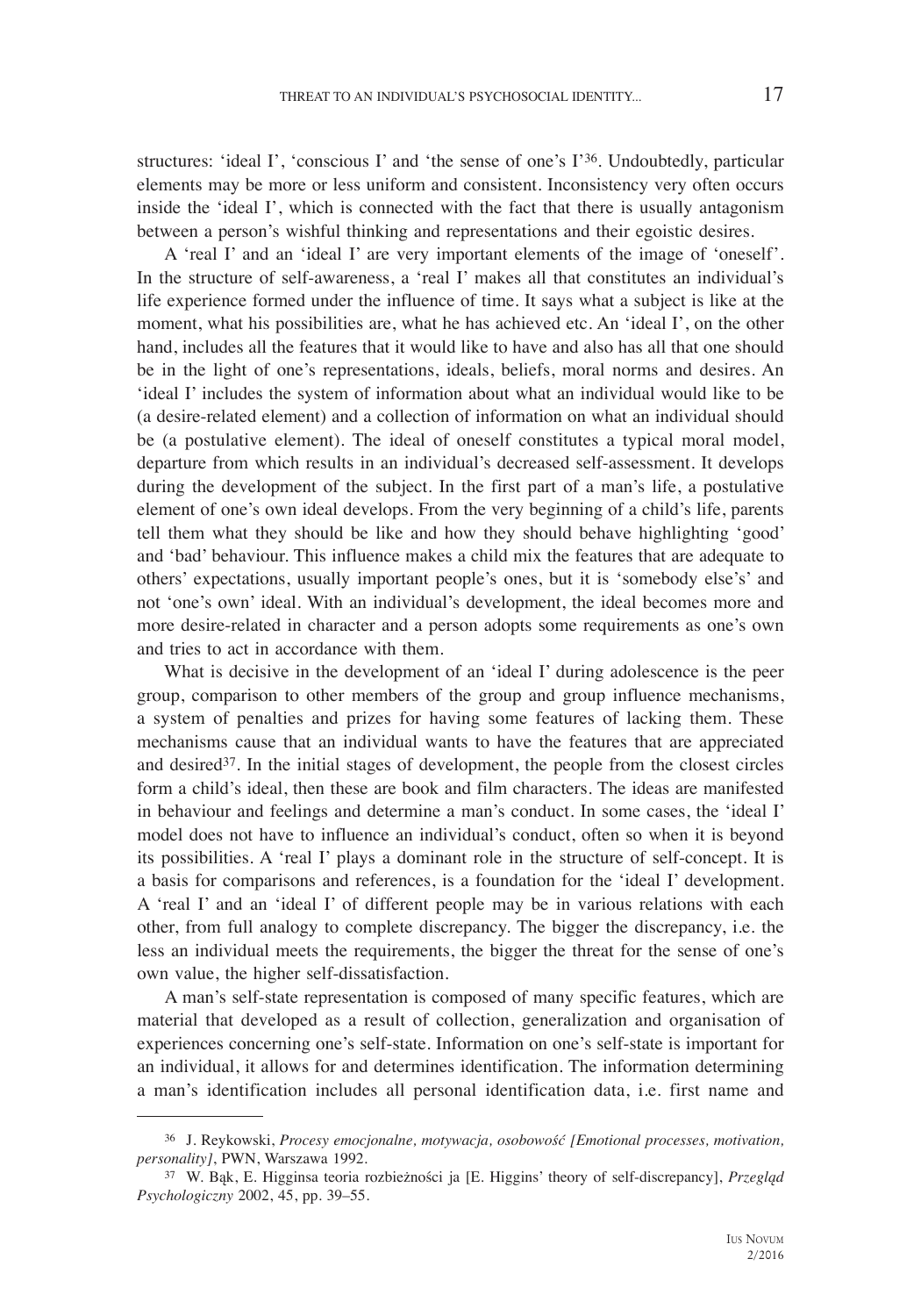surname, sex, age and profession. Thanks to the perception of one's features, a person develops opinion on his or her body, realises what his/her skills and interests or likes and dislikes are; people start thinking about themselves as introverts or extroverts, they learn about their influence on other people. The scope of phenomena included in selfstate representation is really broad. Self-state representation includes many categories of features such as look and physical qualities; skills and abilities; moral features; position among other people; features of emotional reactions and temperament.

The features composing self-state representation are closely connected with an individual's age. With age, the importance and frequency of some features occurrence increase and the significance of some other features decreases at the same time. For example, in adolescence, values connected with one's own personality and character become especially important while matters connected with school, learning and home become less important. The content of self-state representation may be described in terms of three categories of features: physical features that include the organism construction (build, height, health, look and fitness); psychological features among which one can distinguish: intellectual features (thinking, imagination, intelligence, skills), emotional and motivational features (emotional stability, anxiety, energy); social features (friendliness, truthfulness, sociability, jealousy) [38]. Features building self-state representation do not constitute a simple collection of information that an individual acquired in the course of experience. Both quantity and quality of this information is different for different people. It depends on the way in which an individual was raised, the features of their educational environment, age, intelligence, the number of social roles performed, and the scope of interests. If parents influence children in the way that limits their activeness, the attitudes contribute to the development of a narrow and one-sided collection of information about their abilities.

Self-state representation is not just getting to know oneself but also self-assessment consisting in the development of an emotional attitude towards the features and their evaluation. Thus, self-assessment constitutes an assessment-evaluation element of selfrepresentation. Information about oneself and the features providing this information are premises of the assessment of one's possibilities in various situations and different fields of life. Psychologists describe the concept of self-assessment in different ways. It is mainly described as a set of opinions and judgements that an individual refers to one's self. These judgements and opinions concern psychological, physical and social features38.

#### BIBLIOGRAPHY

- Baumeister R.F., Heatherton T.F., Tice D.M., *Utrata kontroli [Losing Control]*, Wydawnictwo PARPA, Warszawa 2000.
- Bokszański Z., Tożsamość [Identity], [in:] *Encyklopedia socjologii [Encyclopaedia of sociology]*, T. 4, Oficyna Naukowa, Warszawa 2002.

Callero P.L., The sociology of the Self, *Annual Review of Sociology* 2003.

<sup>38</sup> For more detailed information see B. Hołyst, *Bezpieczeństwo [Security]*, vol. 2, *Bezpieczeństwo jednostki [Individual's security]*, Warszawa 2014, pp. 243–250.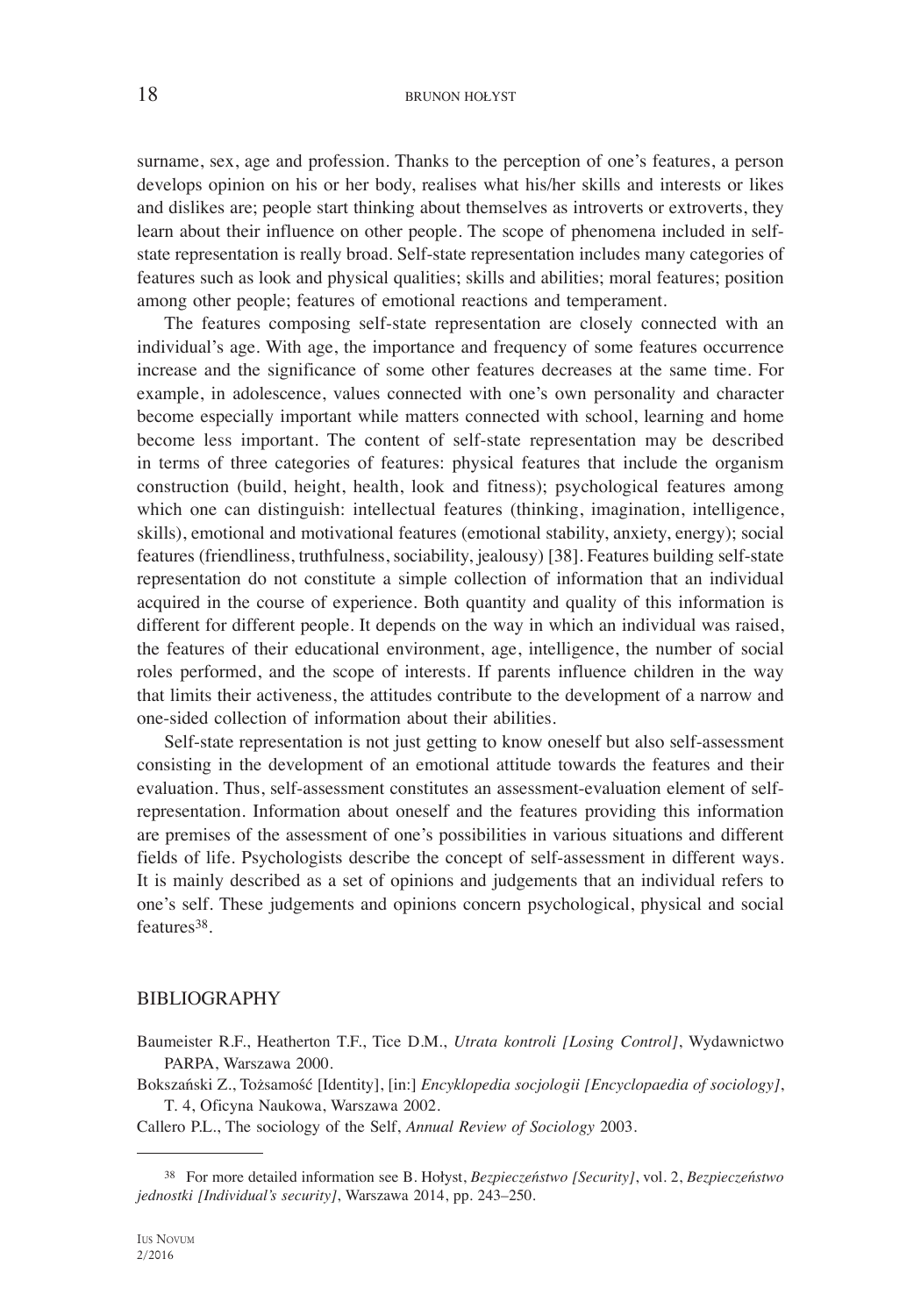Fromm E., *Ucieczka od wolności [Escape from Freedom]*, Czytelnik, Warszawa 1993.

- Goffman E., *Człowiek w teatrze życia codziennego [The Presentation of Self in Everyday Life]*, Warszawa 1981.
- Hammen C., *Depresja. Modele kliniczne i techniki terapeutyczne [Depression: Clinical models and therapy methods]*, Wydawnictwo GWP, Gdańsk 2006.
- James W., *Psychologia [Psychology]*, Wydawnictwo Naukowe PWN, Warszawa 2002.
- Mead G.H., *Umysł, osobowość i społeczeństwa [Mind, Self and Society]*, PWN, Warszawa 1975.
- Mills C.W., *Wyobraźnia socjologiczna [The Sociological Imagination]*, Wydawnictwo Naukowe PWN, Warszawa 2007.
- O'Leary D., Beauregard M., *Duchowy mózg [The Spiritual Brain]*, Wydawnictwo WAM, Kraków 2011.
- Park R.E., Human Nature, Attitudes and the Mores, [in:] K.Young (ed.), *Social Attitudes*, New York 1931
- Pospiszyl I., *Patologie społeczne [Social pathologies]*, Wydawnictwo Naukowe PWN, Warszawa, 2008. P.N. Johnson-Laird, K. Oatley, Poznawcza i społeczna konstrukcja w emocjach [Cognitive and social construction in emotions], [in:] M. Lewis, Haviland-Jones J.M. (eds.), *Psychologia emocji [Psychology of emotions]*, Wydawnictwo GWP, Gdańsk 2005.
- Reykowski J., *Procesy emocjonalne, motywacja, osobowość [Emotional processes, motivation, personality]*, PWN, Warszawa 1992.
- Robbins R., Identity, Culture and Behaviour, [in:] J.J. Honigman (red.), *The Handbook of Social and Cultural Anthropology*, Chicago 1973.
- Sakson-Obada O., *Pamięć ciała [Body memory]*, Wydawnictwo Difin, Warszawa 2009.
- Turner R., *Struktura teorii socjologicznej [Structure of Sociological Theory]*, Wydawnictwo Naukowe PWN, Warszawa 2010.

### THREAT TO AN INDIVIDUAL'S PSYCHOSOCIAL IDENTITY IN THE CONTEMPORARY WORLD

#### Summary

The issue of identity is the subject for research in many sciences, especially psychology and sociology. Two types of identity are distinguished: personal and social ones. Personal identity provides an individual with a sense of one's own uniqueness while social identity indicates that a man has a sense of belonging to other people, given groups or organisations and is aware of one's own place in the world. The identity worldview model uses such concepts as 'value', 'cultural pattern' or 'ethos'. The concept of identity is, in this case, understood as a set of permanent features of one's self developed among the members of a given group. The premises originate from the features of the social structure or entirely, anthropologically understood culture of the given community. The identity worldview model also refers to a thesis on a change in the conditions of an individual's psychosocial existence in the contemporary society.

Key words: *identity*, *sense of security*, *self-consciousness*, *sense of closeness*, *identity interaction and worldview model*